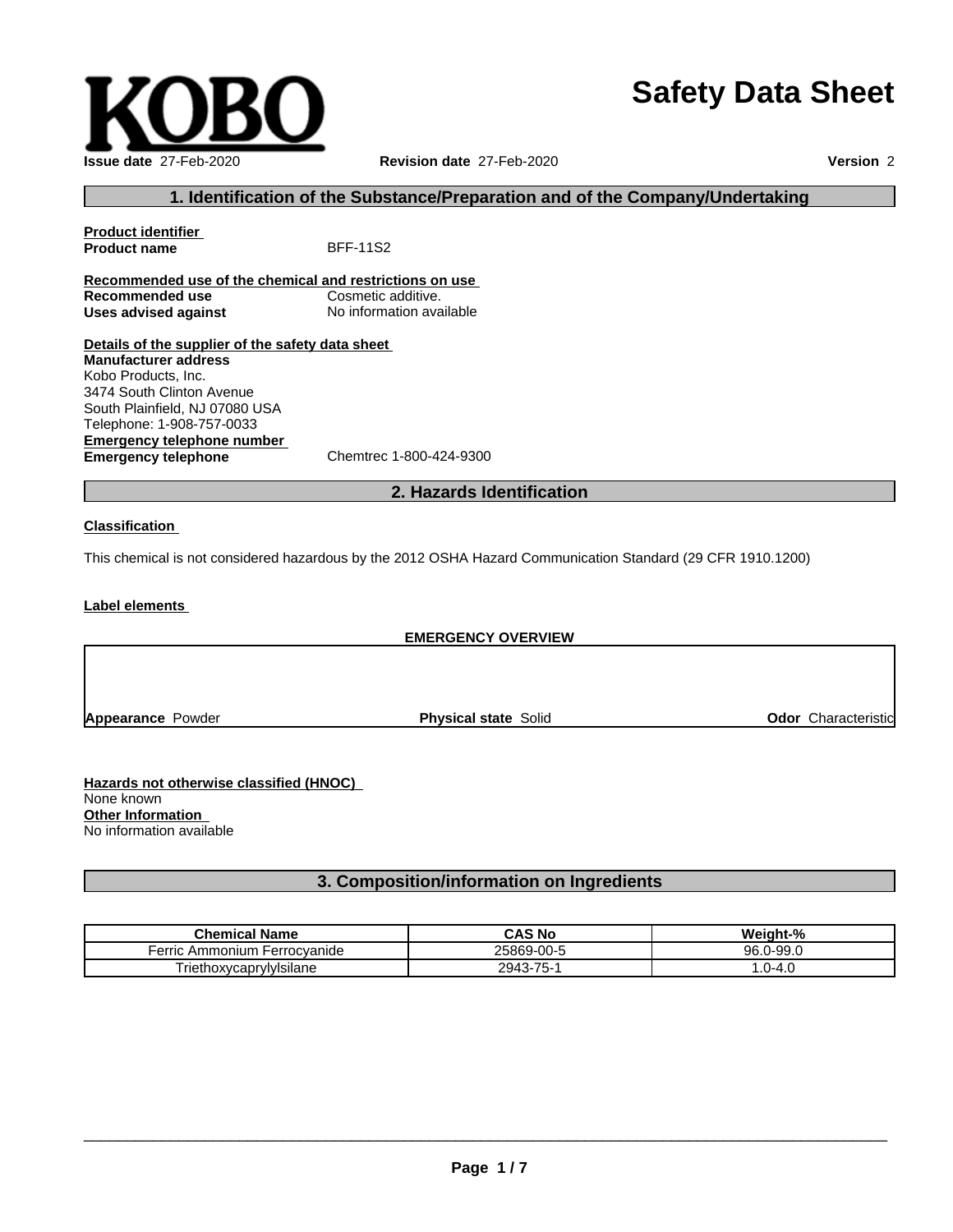## **4. First aid measures**

## **First aid measures**

| <b>General advice</b>                                                      | If symptoms persist, call a physician.                                                                     |  |
|----------------------------------------------------------------------------|------------------------------------------------------------------------------------------------------------|--|
| Eye contact                                                                | Rinse immediately with plenty of water, also under the eyelids, for at least 15 minutes.                   |  |
| <b>Skin contact</b>                                                        | Wash off immediately with soap and plenty of water while removing all contaminated<br>clothes and shoes.   |  |
| <b>Inhalation</b>                                                          | Remove to fresh air. If breathing is irregular or stopped, administer artificial respiration.              |  |
| Ingestion                                                                  | If swallowed, do not induce vomiting: seek medical advice immediately and show this<br>container or label. |  |
| Self-protection of the first aider                                         | Use personal protective equipment as required.                                                             |  |
| Most important symptoms and effects, both acute and delayed                |                                                                                                            |  |
| <b>Symptoms</b>                                                            | No known effects under normal use conditions.                                                              |  |
| Indication of any immediate medical attention and special treatment needed |                                                                                                            |  |
| Note to physicians                                                         | Effects of exposure (inhalation, ingestion or skin contact) to substance may be delayed.                   |  |
|                                                                            |                                                                                                            |  |

## **5. Fire-fighting measures**

### **Suitable extinguishing media**

Use extinguishing measures that are appropriate to local circumstances and the surrounding environment.

**Unsuitable extinguishing media** No information available.

## **Specific hazards arising from the chemical**

None in particular.

**Explosion data Sensitivity to mechanical impact** None. **Sensitivity to static discharge** None.

## **Protective equipment and precautions for firefighters**

Use personal protective equipment as required.

### **6. Accidental release measures**

## **Personal precautions, protective equipment and emergency procedures**

| <b>Personal precautions</b>      | Use personal protective equipment as required. Avoid contact with eyes. Wash thoroughly<br>after handling. |
|----------------------------------|------------------------------------------------------------------------------------------------------------|
| For emergency responders         | Use personal protective equipment as required.                                                             |
| <b>Environmental precautions</b> | Collect spillage. Do not allow into any sewer, on the ground or into any body of water.                    |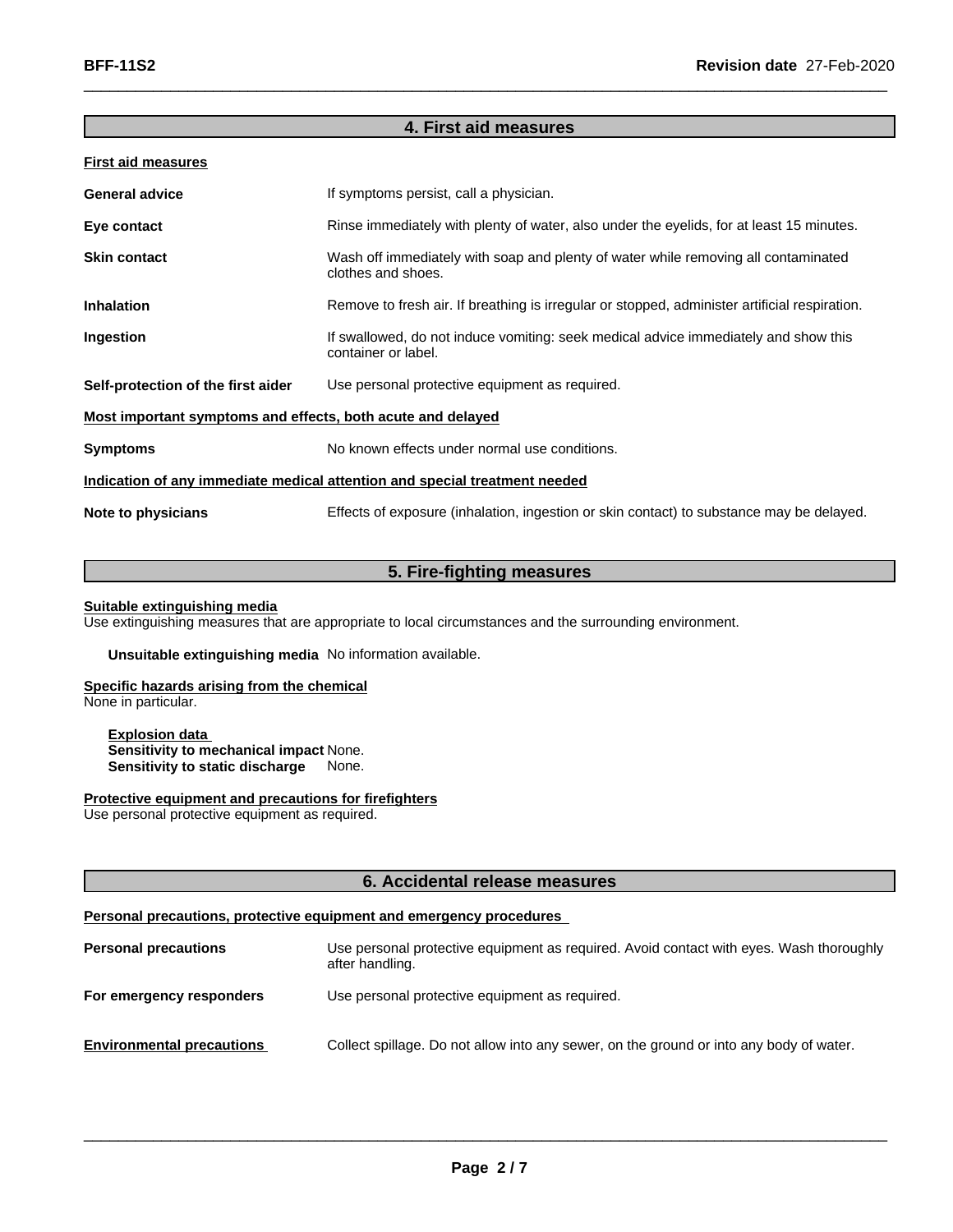## **Methods and material for containment and cleaning up**

| <b>Methods for containment</b>  | Prevent further leakage or spillage if safe to do so.                                |
|---------------------------------|--------------------------------------------------------------------------------------|
| Methods for cleaning up         | Avoid creating dust. Sweep up and shovel into suitable containers for disposal.      |
| Prevention of secondary hazards | Clean contaminated objects and areas thoroughly observing environmental regulations. |

## **7. Handling and Storage**

## **Precautions for safe handling**

| Advice on safe handling                                      | Use personal protective equipment as required. Use only in well-ventilated areas. Wash<br>thoroughly after handling. |
|--------------------------------------------------------------|----------------------------------------------------------------------------------------------------------------------|
| Conditions for safe storage, including any incompatibilities |                                                                                                                      |
| <b>Storage conditions</b>                                    | Keep container tightly closed in a dry and well-ventilated place. Store at ambient conditions.                       |
| Incompatible materials                                       | Strong oxidizing agents. Strong acids.                                                                               |

## **8. Exposure Controls/Personal Protection**

### **Control parameters**

## **Exposure guidelines** .

| Chemical Name                | <b>ACGIH TLV</b>            | <b>OSHA PEL</b>                    | <b>NIOSH IDLH</b>                    |
|------------------------------|-----------------------------|------------------------------------|--------------------------------------|
| Ferric Ammonium Ferrocyanide | TWA: 1 mg/m <sup>3</sup> Fe | TWA: $5 \text{ mg/m}^3 \text{ CN}$ | IDLH: $25 \text{ ma/m}^3 \text{ CN}$ |
|                              |                             | (vacated) TWA: 1 $mq/m3 Fe$        | TWA: 1 $mq/m3$ Fe                    |
|                              |                             | (vacated) TWA: $5 \text{ mg/m}^3$  |                                      |
|                              |                             | S <sup>*</sup> as CN               |                                      |

### **Appropriate engineering controls**

**Engineering controls** Ensure adequate ventilation, especially in confined areas.

## **Individual protection measures, such as personal protective equipment**

| <b>Eye/face protection</b>     | Wear safety glasses with side shields (or goggles).                                                                |
|--------------------------------|--------------------------------------------------------------------------------------------------------------------|
| Skin and body protection       | Wear protective gloves and protective clothing.                                                                    |
| <b>Respiratory protection</b>  | In case of insufficient ventilation, wear suitable respiratory equipment.                                          |
| General hygiene considerations | Handle in accordance with good industrial hygiene and safety practice. Wash contaminated<br>clothing before reuse. |

## **9. Physical and Chemical Properties**

## **Information on basic physical and chemical properties**

| <b>Physical state</b><br>Appearance<br>Color                                                                                              | Solid<br>Powder<br>Blue | Odor<br>Odor threshold                                                                                                                                       | Characteristic<br>No information available |  |
|-------------------------------------------------------------------------------------------------------------------------------------------|-------------------------|--------------------------------------------------------------------------------------------------------------------------------------------------------------|--------------------------------------------|--|
| <b>Property</b><br>рH<br>Melting point / freezing point<br>Boiling point / boiling range<br><b>Flash point</b><br><b>Evaporation rate</b> | <b>Values</b>           | <b>Remarks</b> •<br>No information available<br>No information available<br>No information available<br>No information available<br>No information available |                                            |  |
|                                                                                                                                           |                         |                                                                                                                                                              |                                            |  |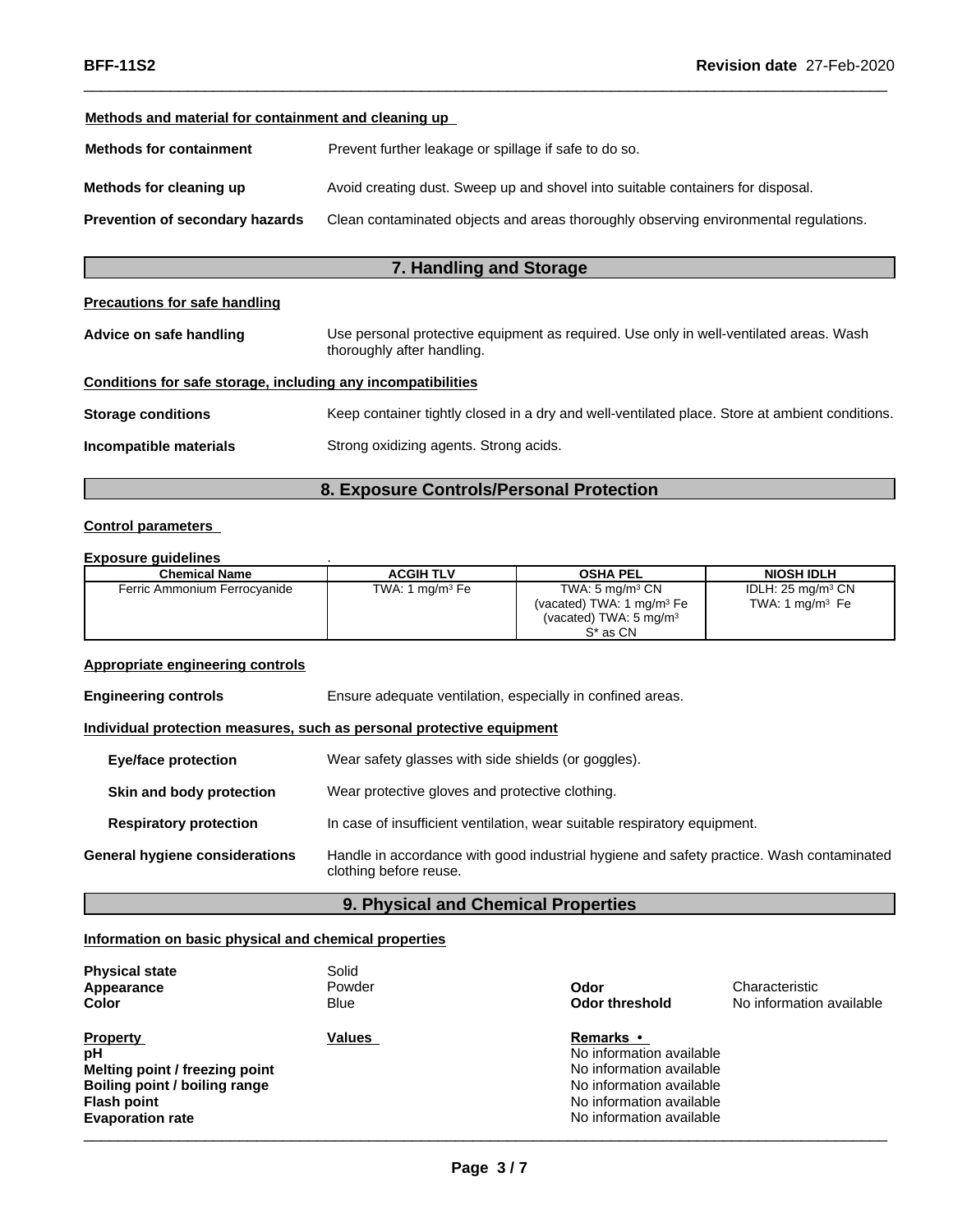**Flammability (solid, gas)** and **here** is a straight of the Mondromation available **Flammability limit in air Upper flammability limit**  $\blacksquare$  No information available **Lower flammability limit**  $\qquad \qquad \qquad$  No information available **Vapor pressure**<br> **Vapor density**<br> **Vapor density**<br> **Vapor density**<br> **Vapor density Vapor density**<br> **Specific gravity**<br>
Specific gravity **Specific gravity**<br> **Specific gravity**<br> **Water solubility**<br> **Water solubility**<br> **Water solubility Solubility in other solvents**<br> **Partition coefficient**<br> **Partition coefficient**<br> **Partition coefficient Partition coefficient**<br> **Autoignition temperature**<br> **Autoignition temperature**<br> **Autoignition available Autoignition temperature**<br> **Decomposition temperature** Noinformation available<br>
No information available **Decomposition temperature**  $\blacksquare$  No information available<br> **Kinematic viscosity** No information available **Kinematic viscosity**<br>Dynamic viscosity **Dynamic viscosity**<br> **Explosive properties**<br> **Explosive properties**<br> **Explosive properties Explosive properties**<br> **Explosive properties**<br> **Oxidizing properties**<br> **Oxidizing properties**<br> **No** information available

### **Other Information**

**Softening point**<br> **Molecular weight**<br> **Molecular weight**<br> **Molecular weight**<br> **Molecular weight Molecular weight Molecular <b>weight** No information available<br> **VOC content (%)** No information available **VOC content (%)**<br> **Density**<br>
No information available<br>
No information available **Density Density** No information available<br> **Bulk density No information available No information available** 

**No information available No information available** 

## **10. Stability and Reactivity**

#### **Reactivity** No data available

#### **Chemical stability** Stable under normal conditions.

### **Possibility of hazardous reactions**

None under normal processing.

**Hazardous polymerization** Hazardous polymerization does not occur.

#### **Conditions to avoid** None known.

**Incompatible materials** Strong oxidizing agents. Strong acids.

### **Hazardous decomposition products**

None under normal use conditions.

## **11. Toxicological Information**

### **Information on likely routes of exposure**

### **Product information**

| <b>Inhalation</b>   | No data available. |
|---------------------|--------------------|
| Eye contact         | No data available. |
| <b>Skin contact</b> | No data available. |
| Ingestion           | No data available. |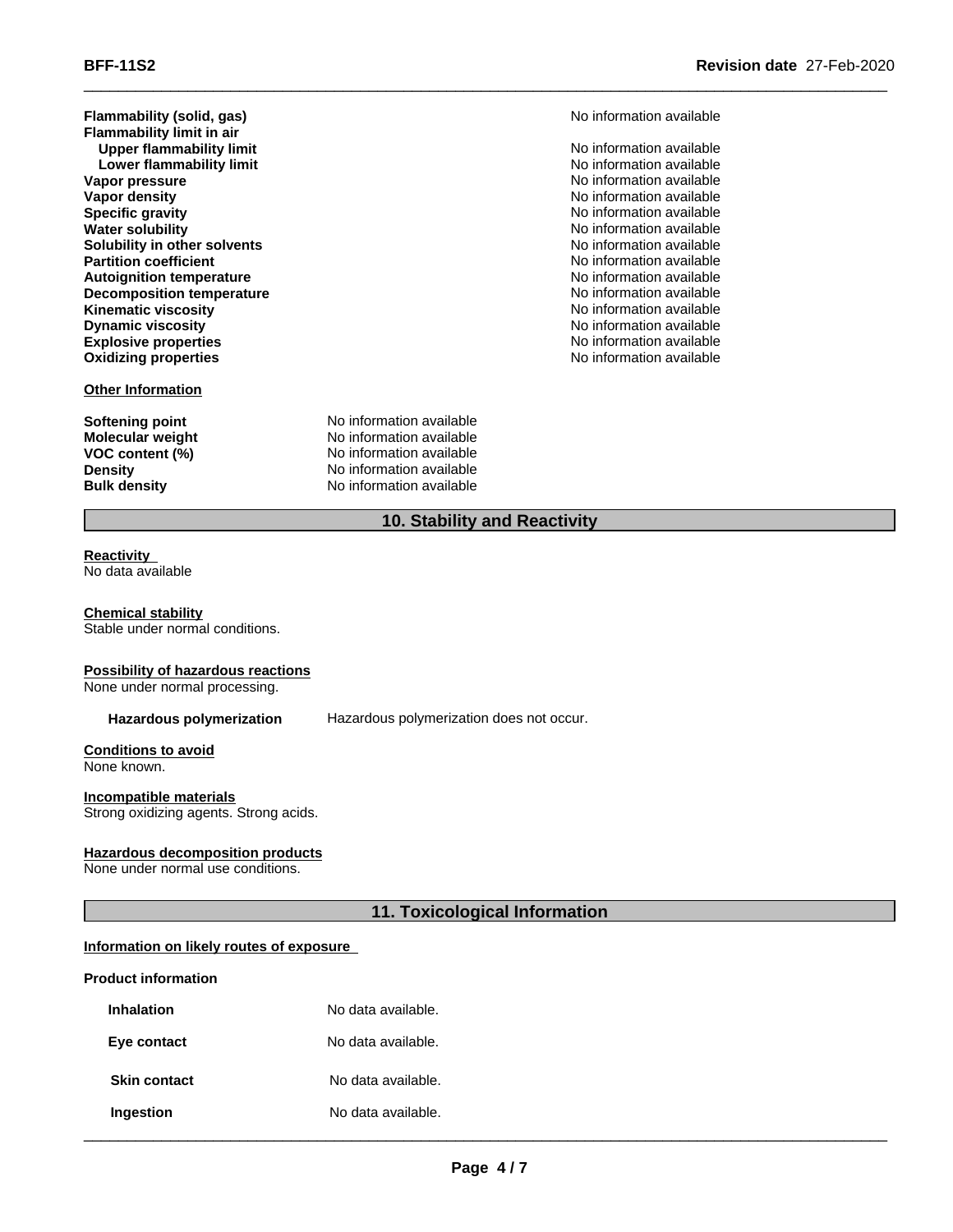## **Component information**

| <b>Chemical Name</b>                       | <b>LD50</b><br>Oral                      | ∟D50<br>Dermal               | <b>Inhalation LC50</b> |
|--------------------------------------------|------------------------------------------|------------------------------|------------------------|
| <b>IFerric</b><br>Ferrocvanide<br>Ammonium | Rat<br>5000 ma/ka                        |                              |                        |
| - -<br>Triethoxycapry"<br>rylylsılane      | Rat<br>0.000<br>/kc<br>ש י<br>' 16C<br>= | Rabbit<br>0 µL/ka<br>$= 591$ |                        |

## **Information on toxicological effects**

**Symptoms** No information available.

### **Delayed and immediate effects as well as chronic effects from short and long-term exposure**

| <b>Skin corrosion/irritation</b>  | No information available.                                                                                 |
|-----------------------------------|-----------------------------------------------------------------------------------------------------------|
| Serious eye damage/eye irritation | No information available.                                                                                 |
| <b>Irritation</b>                 | No information available.                                                                                 |
| <b>Corrosivity</b>                | No information available.                                                                                 |
| <b>Sensitization</b>              | No information available.                                                                                 |
| Germ cell mutagenicity            | No information available.                                                                                 |
| Carcinogenicity                   | This product does not contain any carcinogens or potential carcinogens as listed by OSHA,<br>IARC or NTP. |
| <b>Reproductive toxicity</b>      | No information available.                                                                                 |
| <b>STOT - single exposure</b>     | No information available.                                                                                 |
| <b>STOT</b> - repeated exposure   | No information available.                                                                                 |
| <b>Aspiration hazard</b>          | No information available.                                                                                 |

## **12. Ecological Information**

## **Ecotoxicity**

| <b>Chemical Name</b>             | Algae/aguatic plants | Fish                                                                               | Crustacea |
|----------------------------------|----------------------|------------------------------------------------------------------------------------|-----------|
| Ferric Ammonium<br>∟Ferrocvanide |                      | $\sim$<br>$\sim$<br>⊦Leuciscus idus mɑ/L<br>$\overline{\mathbf{u}}$<br>uuu.<br>JU. |           |
|                                  |                      | $\sim$ $\sim$<br>∖ semi-static<br>.C50                                             |           |

### **Persistence and degradability**

No information available.

### **Bioaccumulation**

No information available.

**Other adverse effects** No information available

## **13. Disposal Considerations**

## **Waste treatment methods**

| <b>Disposal of wastes</b> | Disposal should be in accordance with applicable regional, national and local laws and<br>regulations. |
|---------------------------|--------------------------------------------------------------------------------------------------------|
| Contaminated packaging    | Disposal should be in accordance with applicable regional, national and local laws and<br>regulations. |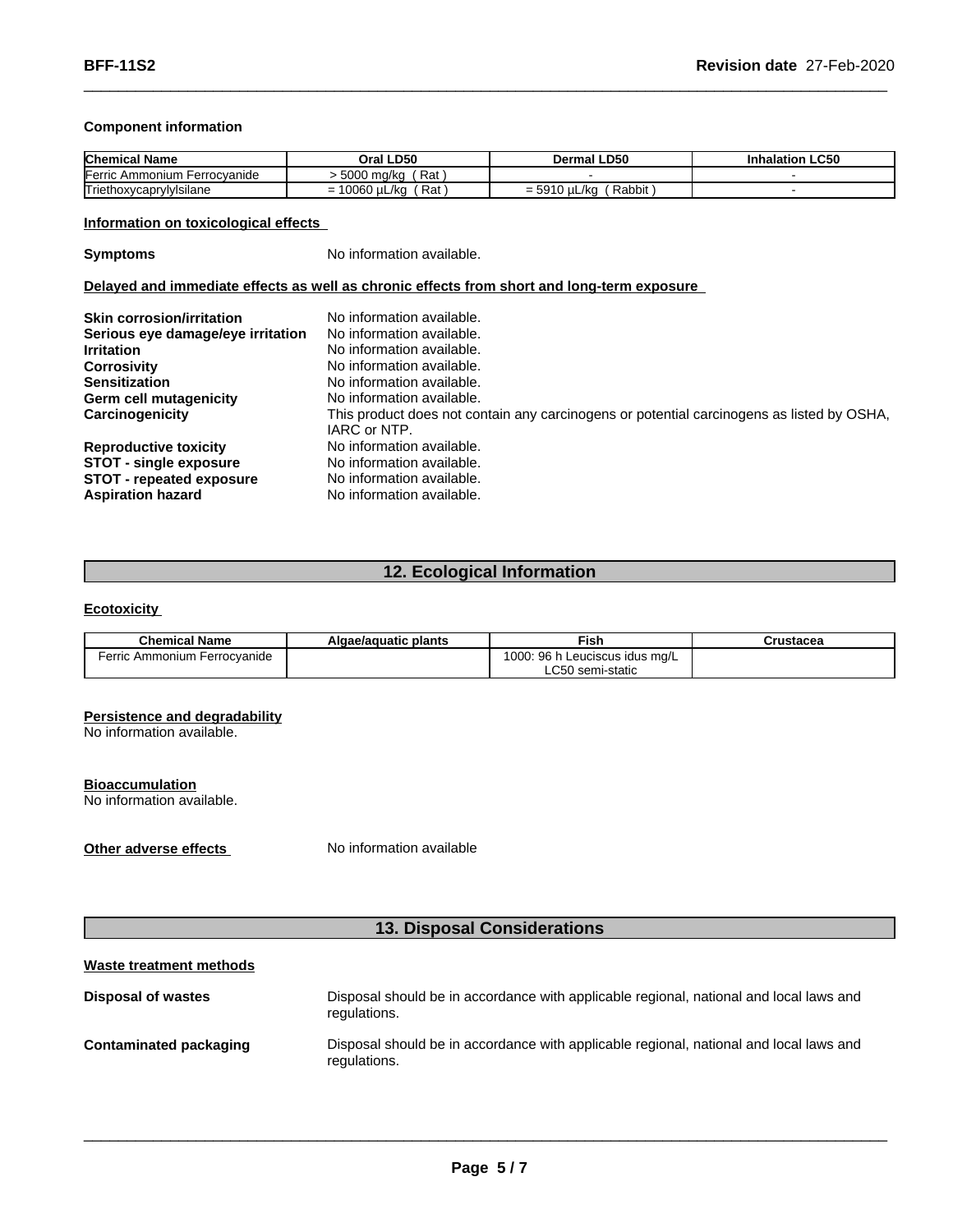# **14. Transport Information DOT** Not regulated **ICAO** (air) Not regulated **IATA** Not regulated **IMDG** Not regulated **RID** Not regulated **ADR** Not regulated

## **15. Regulatory information**

| Complies |
|----------|
| Complies |
| Complies |
| Complies |
| Complies |
| Complies |
| Complies |
| Complies |
|          |

 **Legend:** 

 **TSCA** - United States Toxic Substances Control Act Section 8(b) Inventory

 **DSL/NDSL** - Canadian Domestic Substances List/Non-Domestic Substances List

 **EINECS/ELINCS** - European Inventory of Existing Chemical Substances/European List of Notified Chemical Substances

 **ENCS** - Japan Existing and New Chemical Substances

 **IECSC** - China Inventory of Existing Chemical Substances

 **KECL** - Korean Existing and Evaluated Chemical Substances

 **PICCS** - Philippines Inventory of Chemicals and Chemical Substances

 **AICS** - Australian Inventory of Chemical Substances

## **US Federal Regulations**

### **SARA 313**

Section 313 of Title III of the Superfund Amendments and Reauthorization Act of 1986 (SARA). This product does not contain any chemicals which are subject to the reporting requirements of the Act and Title 40 of the Code of Federal Regulations, Part 372

| SARA 311/312 Hazard Categories    |    |  |
|-----------------------------------|----|--|
| <b>Acute Health Hazard</b>        | N٥ |  |
| <b>Chronic Health Hazard</b>      | No |  |
| Fire Hazard                       | No |  |
| Sudden release of pressure hazard | No |  |
| <b>Reactive Hazard</b>            | N٥ |  |

### **CWA** (Clean Water Act)

This product contains the following substances which are regulated pollutants pursuant to the Clean Water Act (40 CFR 122.21 and 40 CFR 122.42)

| <b>Chemical Name</b>            | <b>CWA - Reportable</b><br>Quantities | <b>CWA - Toxic Pollutants</b> | <b>CWA - Priority Pollutants</b> | <b>CWA - Hazardous</b><br><b>Substances</b> |
|---------------------------------|---------------------------------------|-------------------------------|----------------------------------|---------------------------------------------|
| Ferric Ammonium<br>Ferrocvanide |                                       |                               | $\overline{\phantom{a}}$         |                                             |

## **CERCLA**

This material, as supplied, does not contain any substances regulated as hazardous substances under the Comprehensive Environmental Response Compensation and Liability Act (CERCLA) (40 CFR 302) or the Superfund Amendments and Reauthorization Act (SARA) (40 CFR 355). There may be specific reporting requirements at the local, regional, or state level pertaining to releases of this material